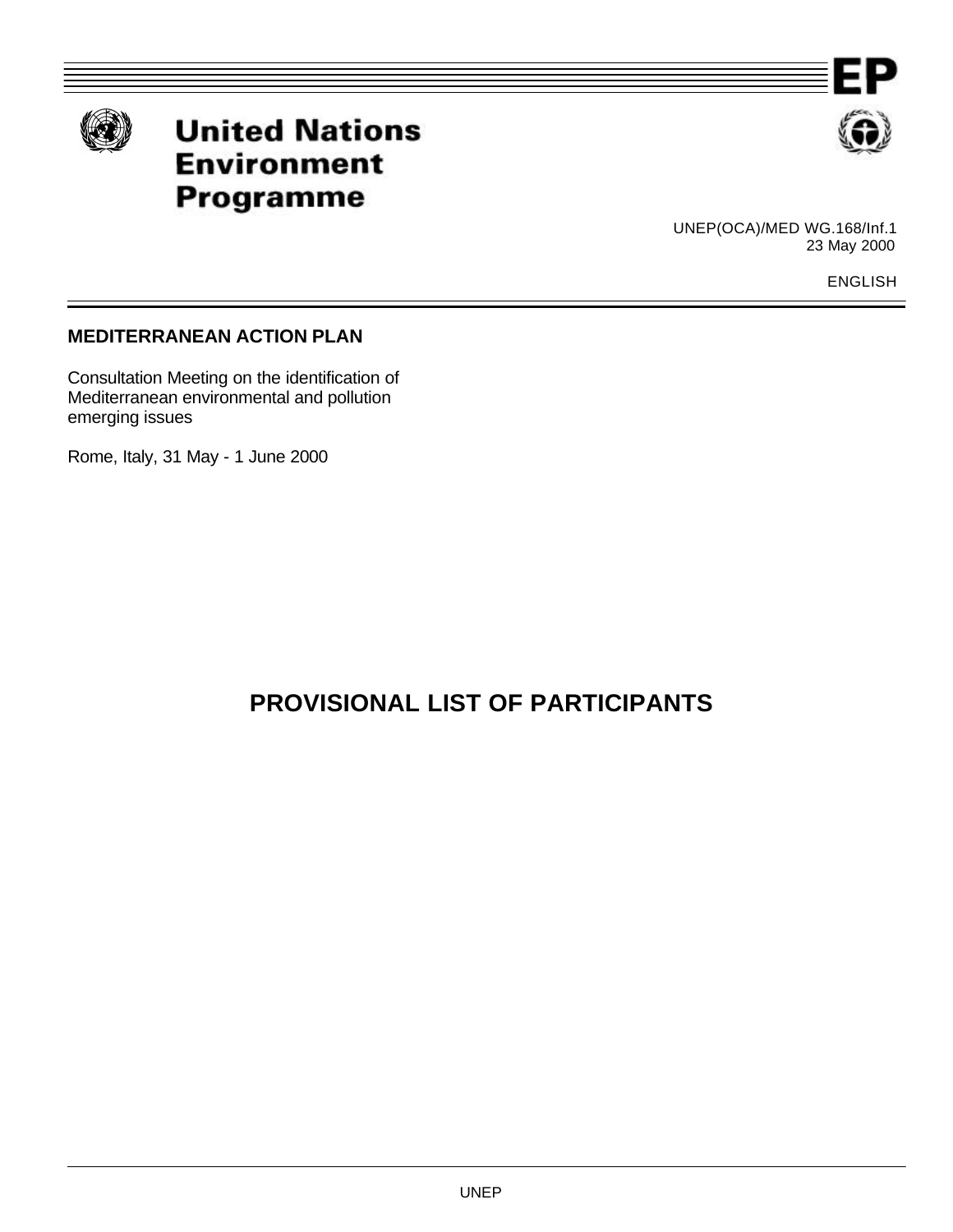### **LIST OF PARTICIPANTS**

### **INVITED EXPERTS**

Expert **Fax: 39-06-30484264** European Topic Centre for the Marine and E-mail: artale@casaccia.enea.it Coastal Environment ENEA V. Anguillarese 301 00060 Rome Italy

**Mr Vincenzo Artale** Tel: 39-06-30483096

### **Mr Marco Barbieri** Tel: 216-1-795760

Expert **Fax: 216-1-797349** Specially Protected Areas Regional Activity E-mail: car-asp@rac-spa.org.tn Centre (SPA/RAC) Boulevard de l'Environnement La Charguia 1080 Tunis **Tunisie** 

Expert Fax: 39-06-30483055 European Topic Centre for the Marine and E-mail: basili@casaccia.enea.it Coastal Environment, ENEA Research Centre Casaccia V. Anguillarese 301 00060 Rome Italy

**Mr Mauro Basili** Tel: 39-06-30483950

### **Mr Michel Batisse Tel: 33-1-45684051**

Président Fax: 33-1-45685804 Plan Bleu pour l'environnement et le E-mail: planbleu@planbleu.org développement en Méditerranée 7 Rue de la Cavalerie F-75015 Paris France

Centro Ricerche Ambiente Marino Tel: 39-0187-978249 (office) ENEA Fax: 39-0187-978213 Batteria S. Teresa Alta **E-mail:** bernhard@tin.it Pozzuolo di Lerici P.O. Box 316 19100-La Spezia Italy

**Dr Michael Bernhard** Tel: 39-0187-967777 (private)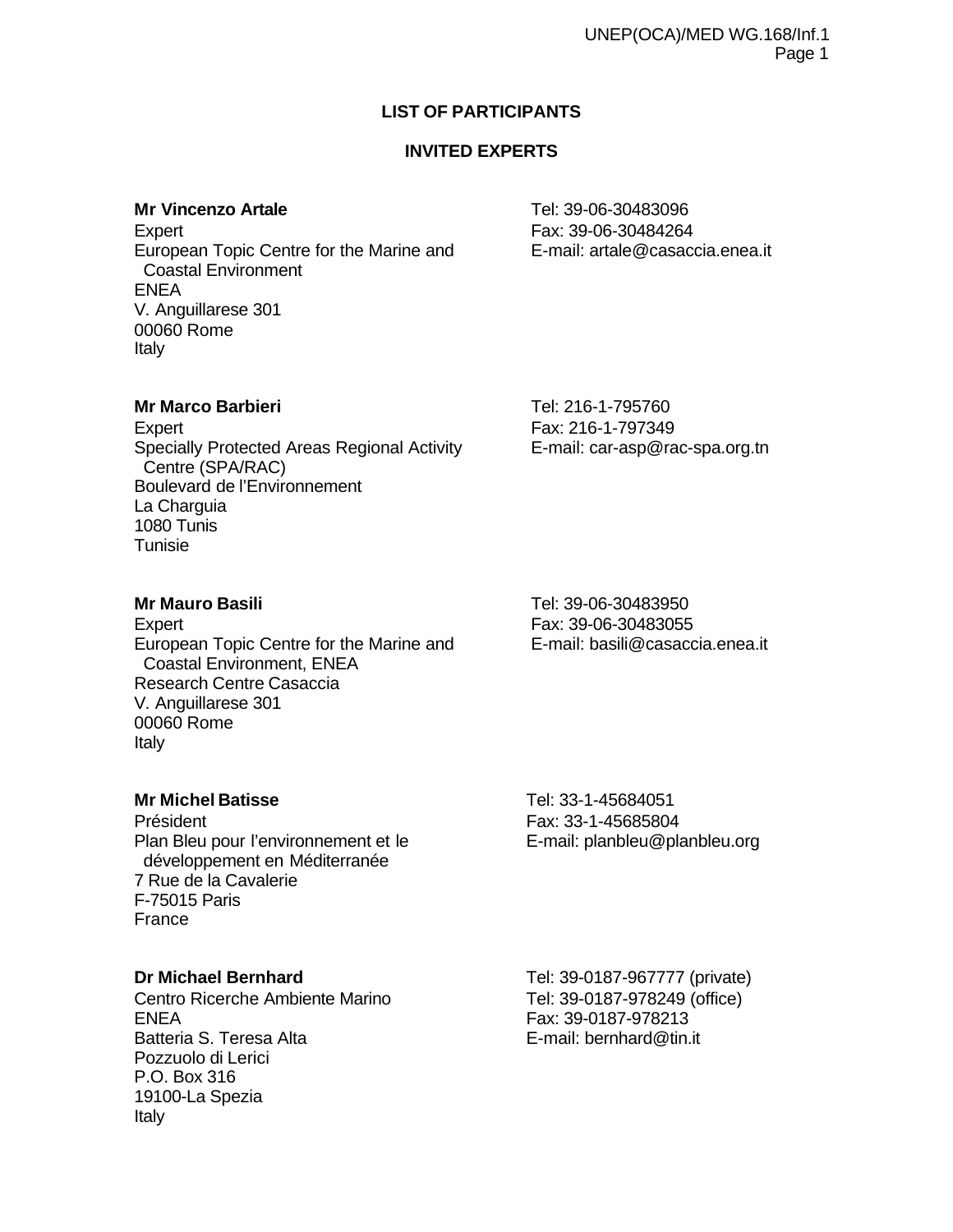UNEP(OCA)/MED WG.168/Inf.1 Page 2

### **Prof. Ferdinando Boero** Tel: 39-0832-320619

Biology Department<br>
University of Lecce<br>
University of Lecce<br>
F-mail: boero@unile.it Via Provinciale Lecce Monteroni 73100-Lecce Italy

### **Prof. Philippe Bourdeau** Tel: 32-2-6504322

Université Libre de Bruxelles Fax : 32-2-6504324 CP130/02 E-mail: bourdeau@ulb.ac.be Avenue F.D. Roosevelt, 50 1050 Bruxelles Belgium

### **Prof. Marko Branica** Tel: 385-1-4680231

"Rudjer Boskovic" Institute Fax: 385-1-4680231 Centre for Marine Research-Zagreb E-mail: branica@rudjer.irb.hr 54 Bijenicka P.O.Box 1016 HR-10000 Zagreb **Croatia** 

Director General Fax: 972-4-8511911 Israel Oceanographic and Limnological E-mail: yuval@ocean.org.il Research Tel-Shikmona P.O. Box 8030 31080 Haifa Israel

European Topic Centre for the Marine and Fax: 39-06-30484554 Coastal Environment E-mail: carla.creo@casaccia.enea.it ENEA V. Anguillarese 301 00060 Rome Italy

#### **Dr. Antonio Cruzado** Tel: 34-972-336101

Head, Oceanography Laboratory<br>
Centro de Estudios Avanzados de Blanes<br>
E-mail: cruzado@ceab.csic.es Centro de Estudios Ávanzados de Blanes Cami de Sta. Barbara s/n 17300 Blanes Spain

E-mail: boero@unile.it

**Dr. Yuval Cohen** Tel: 972-4-8526639

**Ms Carla Creo** Tel: 39-06-30484479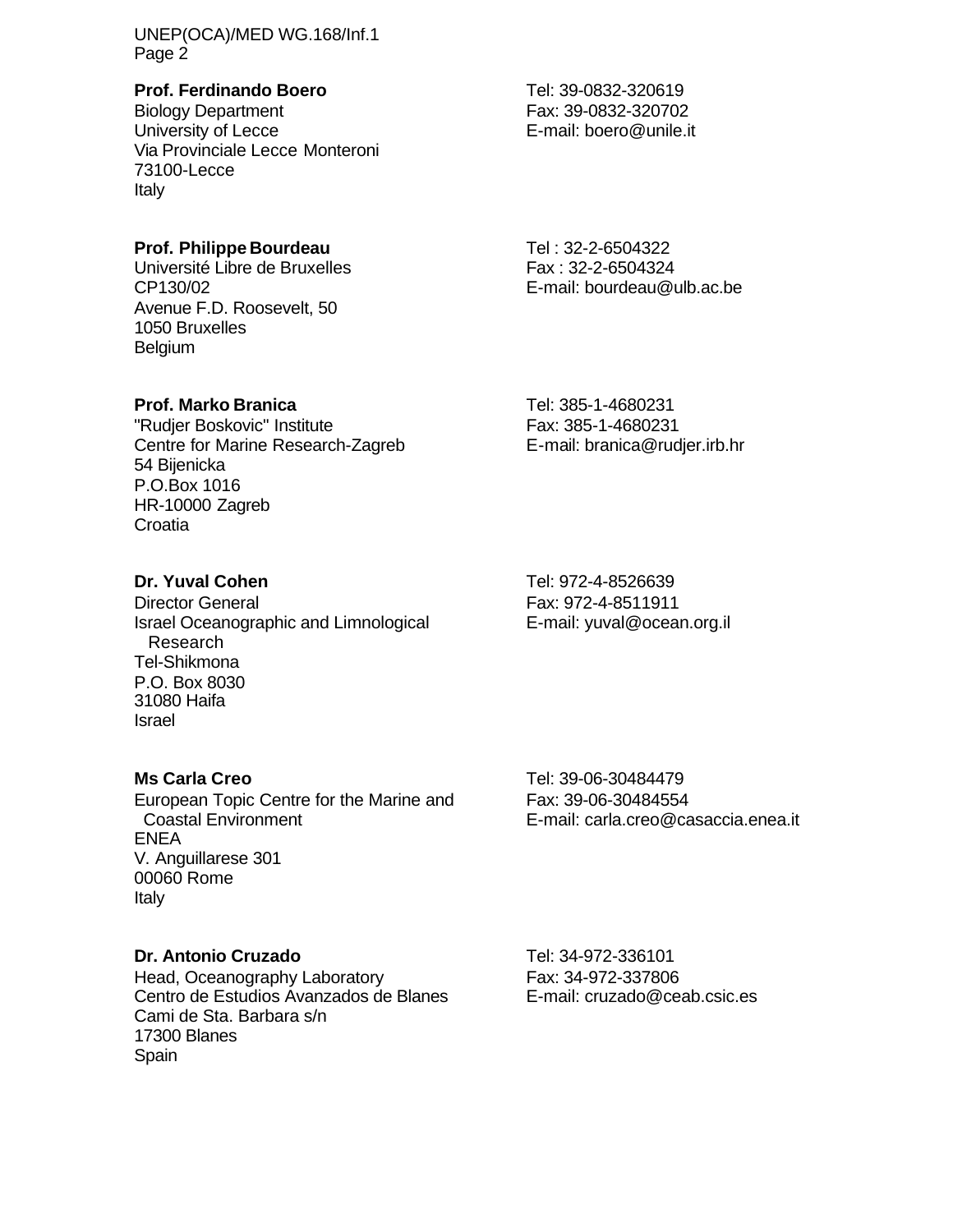Head - Marine Environmental Studies Laboratory Fax: 377-97977276 Marine Environment Laboratory (MEL) E-mail: S.de\_Mora@iaea.org International Atomic agency (IAEA) B.P. No. 800 4, Quai Antoine 1er MC-98012 Monaco

### **Prof. Michael H. Depledge** Tel: 44-1752-233038

IOC UNESCO Representative Fax: 44-1752-233039 Director E-mail: mdepledge@plymouth.ac.uk Plymouth Environmental Research Centre University of Plymouth Plymouth PL4 8AA England

Directeur Général **Fax: 216-1-732622**  Technologies de la Mer (INSTM) 28 Rue du 2 mars 1934 Salammbo 2025 Tunis Tunisie

**Mr Vincenzo Ferrara** Tel: 39-06-30483608

European Topic Centre for the Marine and Fax: 39-06-30486695 Coastal Environment ENEA V. Anguillarese 301 00060 Rome Italy

#### **Prof. Ga—atay Ghler** Tel: 90-312-3243975

Deputy Director **Fax: 90-312-3110072** Department of Public Health **E-mail: caguler@superonline.com.tr** Hacettepe University School of Medicine 06100 Sihhiye Ankara **Turkey** 

Senior Technical Advisor **Fax: 20-2-5256490** Ministry of State for Environmental Affairs E-mail: a hamza@hotmail.com 30 Misr - Helwan Road Maadi Cairo 11728 Egypt

**Prof. Ahmed Hamza** Tel: 20-2-5259542/5256442

**Mr Amor El Abed** Tel: 216-1-730420/730548

Institut National des Sciences et E-mail: amor.elabed@instm.rnrt.tn

**Dr. Stephen J. de Mora** Tel: 377-97977236, 97977235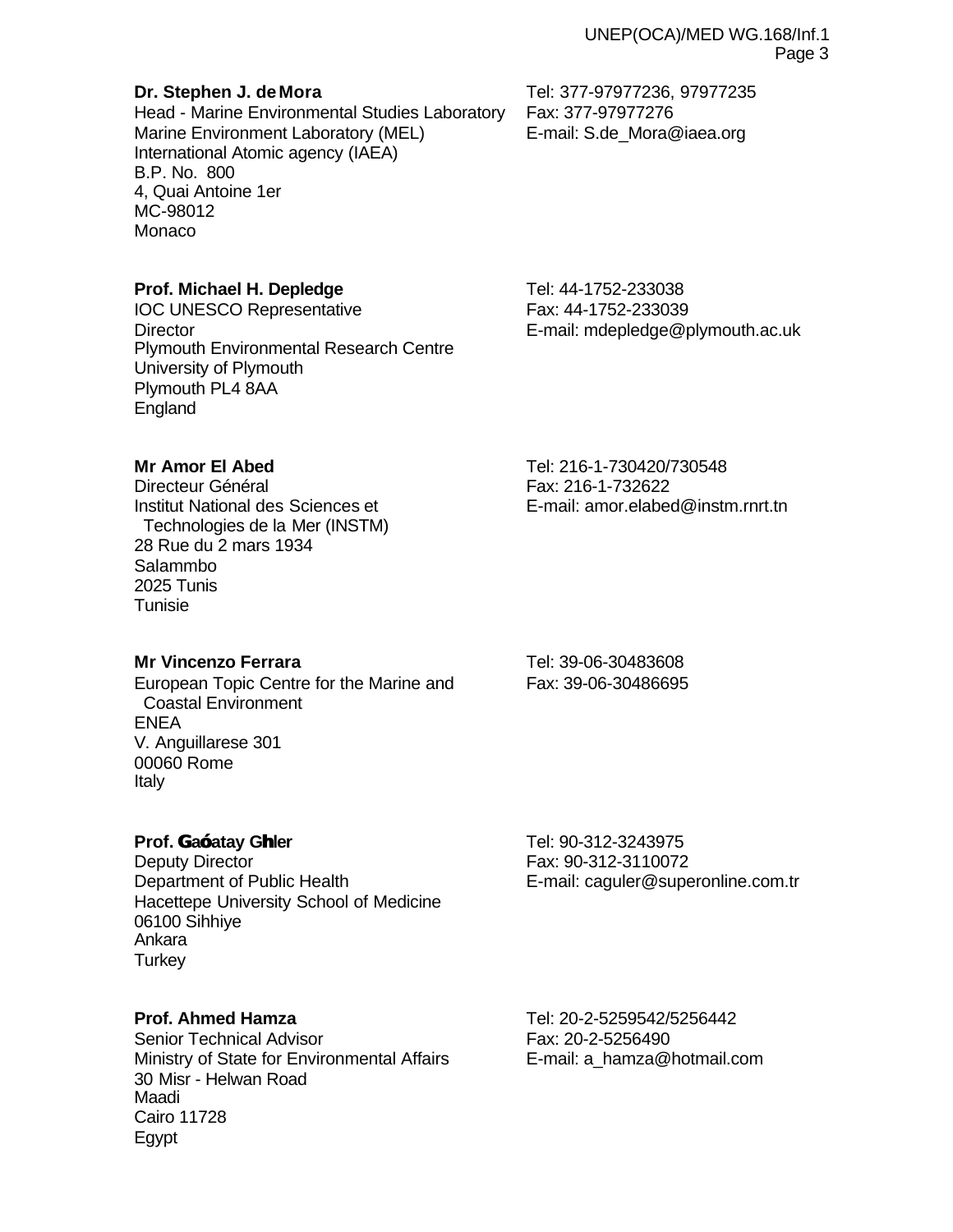UNEP(OCA)/MED WG.168/Inf.1 Page 4

#### **Prof. Alexander Lascaratos** Tel: 30-1-7276839

Assistant-Professor of Oceanography Fax: 30-1-7295282 Department of Applied Physics **E-mail: alasc@oc.phys.uoa.gr** Laboratory of Meteorology and Oceanography University of Athens Building Phys-V **Panepistimioupolis** 157 84 Athens **Greece** 

#### **Mr Giuseppe Manzella** Tel: 39-0187-978215

Marine Environment Research Centre (ENEA) Fax: 39-0187-978273 P.O. Box 316 E-mail: manzella@estosf.santateresa.enea.it 19100-La Spezia Italy

#### **Mr Roberto Morabito Mr Roberto Morabito Tel: 39-06-30484933**

Expert Fax: 39-06-30486678 European Topic Centre for the Marine and E-mail: morabito@casaccia.enea.it Coastal Environment ENEA Research Centre Casaccia V. Anguillarese 301 00060 Rome Italy

### **Mr Marcello Peronaci** Tel: 39-06-30484702

Project Leader **Fax: 39-06-30483348** European Topic Centre for the Marine and E-mail: peronaci@casaccia.enea.it Coastal Environment ENEA V. Anguillarese 301 00060 Rome Italy